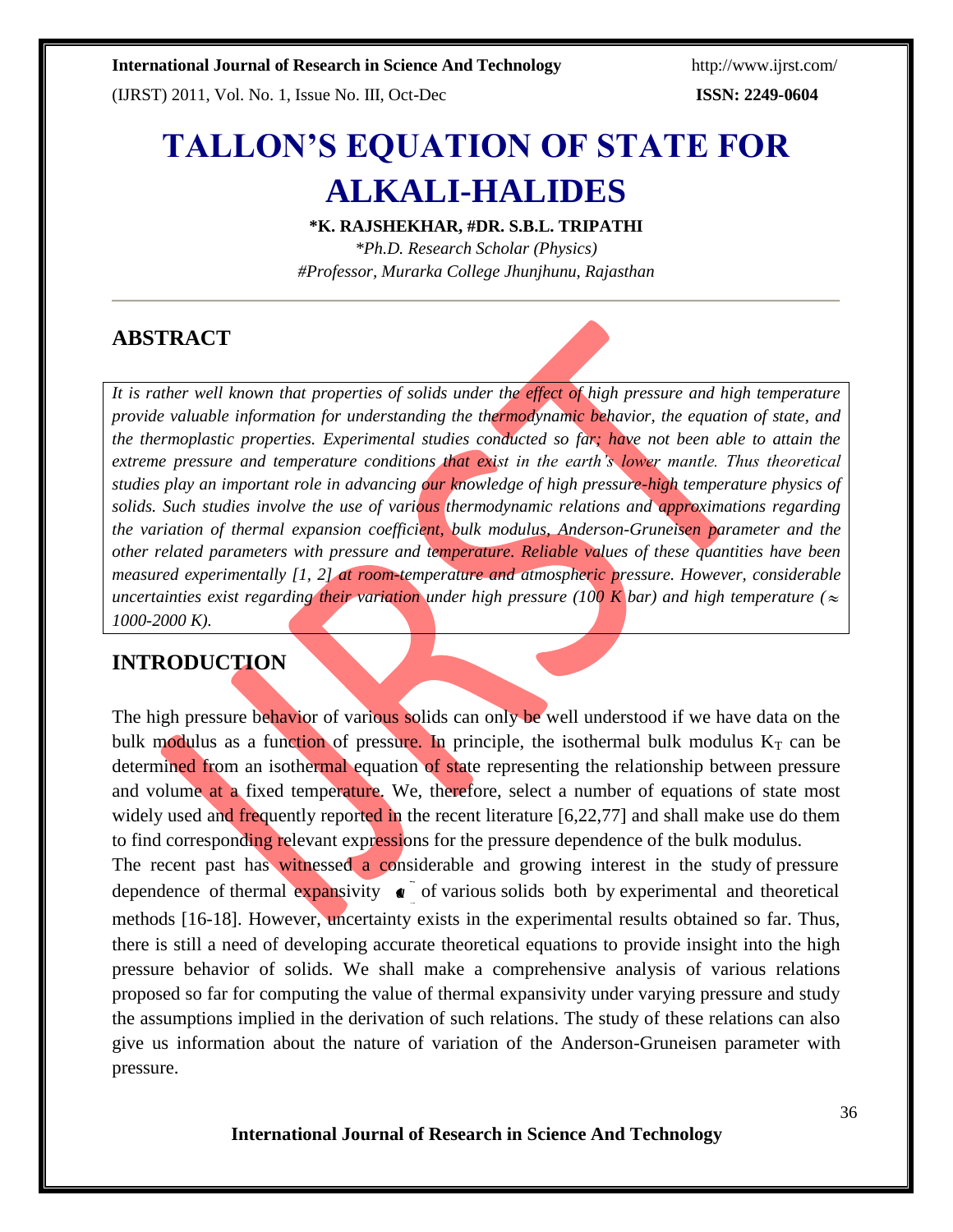(IJRST) 2011, Vol. No. 1, Issue No. III, Oct-Dec **ISSN: 2249-0604**

In order to study the equation of state and thermodynamic properties at simultaneously elevated pressure and temperature, we have to introduce certain modifications in Murnaghan and Birch's equation of state. This can be achieved following the work of Plymate and Stout [16], who has incorporated a factor for thermal effect in the Murnaghan assumption for bulk modulus. The equation of state thus developed shall be used to calculate P-V-T and *a* (T,P).

To understand the thermo elastic behaviour of solids adequately, it is necessary to have the knowledge of temperature dependence of elastic constants. Some phenomenological models [19- 22] have been developed by various workers to study this. Yamamoto et. al. [23], have measured the elastic constants, bulk modulus, and thermal expansivity for NaCl Crystal in the temperature range 298-766 K. We shall investigate the temperature and **pressure** dependence of compression ratio (V/Vo), Bulk modules (K) and thermal pressure dependence of a expansivity by the sing

Tallon's model and shall comparise the results with those from Tait's equation, Fei-Saxena EOS., Kumar model and Raju et. al. models as well as with the available experimental data in order to test the suitability of models employed in the temperature Range 298-1073K respectively for 17 alkali halide crystals.

The thesis has been organized as follows. In chapter-I, we give an introduction of various aspects of the present study. Equation of state for ionic solids are reviewed and discussed in chapter II. Analysis based on interionic potentials is presented in chapter III. Fundamental thermodynamic definitions, Relations and approximations are given tin chapter IV. Modified forms of equations of state are formulated in chapter V. Numerical analysis, results, and discussions are presented in chapter VI. Summary and conclusions are given in chapter VII. On the basis of the present study, it has been possible to prepare five research papers as mentioned below:

- 1) Analysis of compression ratios of sodium halides up to 300 k bar; Acta Ciencia Indica, Vol. **XXXII P**, No.3, 331 (**2006**).
- 2) Analysis of compression ratios of cesium chloride up to 300 k bar; Acta ciencia Indica; Vol. **XXXII P**, No. 3, 257 (**2006**)
- *3)* Analysis of temperature dependence of thermal expansivity of geophysical minerals; *proceedings of national seminar on recent trends in advancement of mathematical and physical sciences, (RTAMPS) Phy*. 13 (2006)
- 4) A comparative study of pressure dependence of compression ratios of Lithium-halides presented at **9 th conference of Int. Acdm. Of Phy. Sciences Feb.-2007** A**gra** & accepted for publication in **PAPIAPS-Allahabad**.
- 5) Analysis of Temperature dependence of Bulk modulus Of Geophysical minerals **presented in CONIAPS-IX- 2007 AGRA.**

# **EQUATION OF STATE**

The equation of state which connects volume (V), pressure (P) and temperature (T) for a substance, is of central importance over the whole of condensed matter physics. Solutions to a

### **International Journal of Research in Science And Technology**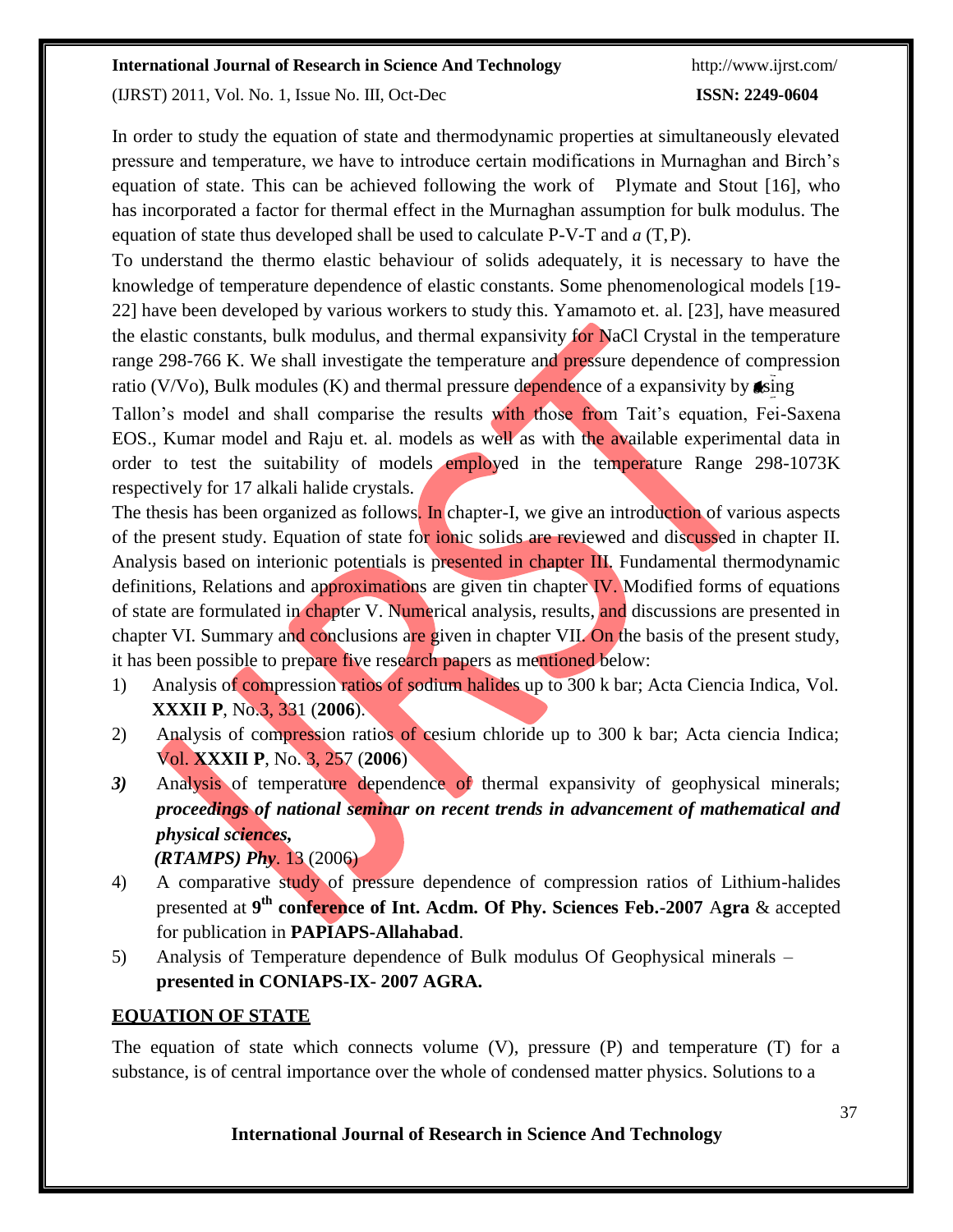(IJRST) 2011, Vol. No. 1, Issue No. III, Oct-Dec **ISSN: 2249-0604**

variety of important problems in Earth science depend on accurate predictions of molar volumes (V) of crystalline solids at a given temperature and pressure. Such predictions are essential for knowing whether a solid is relatively compressed or expanded at depth in the Earth and for meaningful calculations of the pressure and temperature dependence of thermal expansivity, bulk modulus, entropy, and other thermodynamic properties.

## **RESULTS AND DISCUSSION**

### **(a) BIRCH EQUATION OF STATE FOR ALKALI HALIDE CRYSTALS:**

The Birch equation of state is derived from the theory of finite strain [9] by considering the Eulerian strain of an elastic isotropic medium under isothermal hydrostatic compression. The pressure is obtained from the strain energy of Helmholtz potential  $\phi$  per unit mass using the thermodynamic relation for an isotherm,

$$
P = -\left[\frac{\partial \phi}{\partial V}\right]_T\tag{6.1}
$$

Where  $\phi$  is a function of V and T. The Eulerian strain component *f* as considered by Birch [9] is related to the ratio of compressed volume  $V$  to uncompressed volume  $V_0$  as follows:

$$
\frac{V}{V_0} = (1+2f)^{-3/2}
$$
 (6.2)

The strain energy can be represented by an infinite series consisting of a sum of powers of *f*  with coefficients which are functions of temperature alone. In accordance with the 2nd order Birch equation of state we retain only the first three terms in the power series expansion and adopt the following form [9].

$$
b = \frac{9}{2} \text{ K}_0 \text{V}_0 f^2 \left[ 1 + \frac{2}{3} \text{ af } + \frac{1}{2} b f^2 \right]
$$
 (6.3)

The subscript zero indicates values at P=0. With the help of equations  $(6.1)$  to  $(6.3)$ , we get the following relation in the manner

$$
P = \begin{bmatrix} \partial \phi \\ \partial f \end{bmatrix}_T \begin{bmatrix} \partial f \\ \partial V \end{bmatrix}_T
$$
  
= 3Kof (1 + 2f)<sup>5/2</sup> (1 + af + bf<sup>2</sup>)

The isothermal bulk modulus is defined as

$$
K = -V \left[ \frac{\partial P}{\partial V} \right]_T \tag{6.5}
$$

Taking the volume derivative of P with the help of equation (6.5), we get

$$
K = Ko \ 1 + 2f \frac{5}{2} \ 1 + (7 + 2a)f + (9a + 3b)f^{2} + 11bf^{3}
$$
 (6.6)

**International Journal of Research in Science And Technology**

38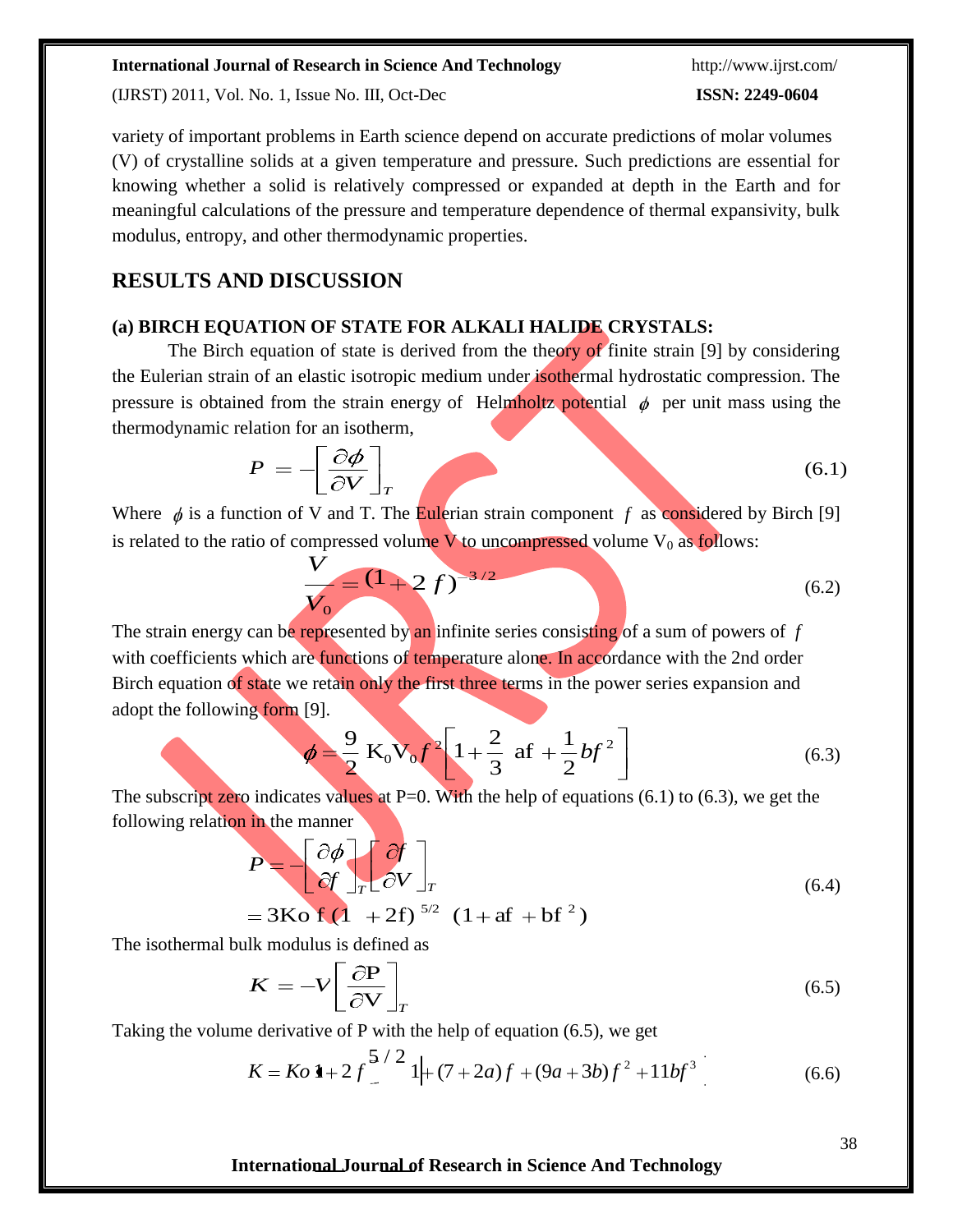(IJRST) 2011, Vol. No. 1, Issue No. III, Oct-Dec **ISSN: 2249-0604**

The first pressure derivative of the bulk modulus is obtained by differentiating equation (6.5) with respect to pressure as follows:

$$
K = \left[\frac{\partial K}{\partial P}\right]_T = -1 - V \frac{P''}{P'}
$$
\n(6.7)

Where

$$
\mathbf{P}' = \left[\frac{\partial \mathbf{P}}{\partial \mathbf{P}}\right]_T \quad \text{and} \quad \mathbf{P}'' = \left[\frac{\partial^2 P}{\partial \mathbf{V}^2}\right]_T
$$

are obtained by taking the volume derivative of P using equation (6.4) thus we get

$$
P'' = -\frac{Ko}{Vo} \quad \bullet + 2f \frac{d}{dr} + 3h \bar{f} + 2a \bar{f} + 3h \bar{f}^2 + 11bf^3
$$
 (6.8)

$$
P'' = \frac{Ko}{3Vo^2} \mathbf{1} + 2f \frac{11}{2} + 52a + (70 + 38a + 6b)f + (108a + 69b)f^2 + 154bf^3 \tag{6.9}
$$

Substituting equation,  $(6.8)$  and  $(6.9)$  into equation  $(6.7)$ , we obtain

$$
K = \frac{12 + 2a + 49 + 32a + 6b + 81a + 60b + 24 + 121bf^3}{31 + 12a + 12a + 12b + 12b} = \frac{12 + 2a + 49 + 32a + 121bf^3}{5}
$$
(6.10)

By taking the second order pressure derivative of the bulk modulus with the help of equation (6.5), we get

$$
K = \left[\frac{\partial^2 K}{\partial P^2}\right]_T = -\frac{P^2}{(P^2)^2} - V\frac{p^{1/2}}{(p^2)^2} + V\frac{P^{1/2}}{(P^2)^3}
$$
(6.11)

Where

 $p'' = (\partial P / \partial V^3)_T$  is determined by taking the third order volume derivative of P with The help of equation (6.4). Thus

$$
P''' = -\frac{Bo}{9V_0^3} (1 + 2f)^7.
$$
  
235 + 60a + 6b + 910 + 710a + 216b $f$  + 9620a + 1497b $f^2$  + 2618 $f^3$  (6.12)

The values of parameters a and b can be determined in terms of  $K_0$  and  $K_0$  (values of *K* and *K* ' at P=0) by substituting  $f=0$  in equation (6.10) and (6.11). Thus one obtains

$$
\mathbf{a} = \frac{3}{2} \mathbf{K}_0 - 4 \tag{6.13}
$$

$$
b = \frac{1}{6} 9K_0 K_0^{\dagger} + 6 K_0^2 - 63K_0^{\dagger} + 143
$$
 (6.14)

*K*  $\frac{0}{0}$   $\kappa$ 0 0 0 For determining the values of a an b from equations (6.13) and (6.14), we need to know  $\overrightarrow{k}$  and K<sup>"</sup>. Values of  $\bar{K}$  have been measured ultrasonically [2,78,79,80]and are available for all crystals under study. Values of have not yet been measured for all the crystals. Moreover, *K*

### **International Journal of Research in Science And Technology**

39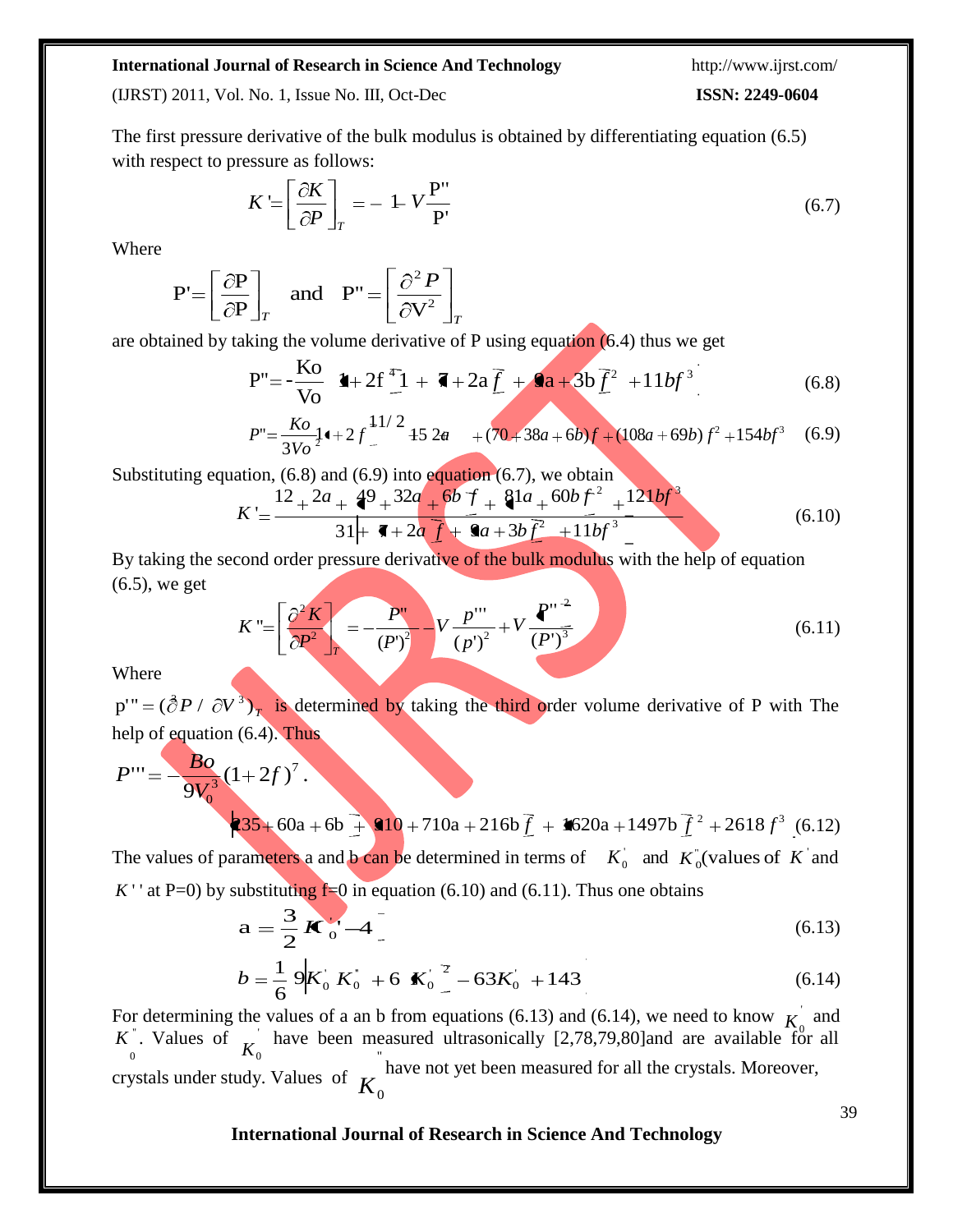(IJRST) 2011, Vol. No. 1, Issue No. III, Oct-Dec **ISSN: 2249-0604**

fitting. The resulting values were found to be quite uncertain and  $K^{''}_{\;\;\;0}$ in particular, have errors considered. In view of the large uncertainties in the values of  $K_{0}^{\prime\prime}$ , Freund and Ingalls emphasized the need to develop alternative methods for determining the values of  $K_{0}^{''}$ . We therefore adopt the method based on interionic potentials for determining  $\overline{K}_{0}^{''}$  . the experimental values of  $K_0^{\dagger}$  available for some crystals [81-83] are subject to considerable isothermal equation of state and determined the values of  $K_0^+$  and  $K_0^+$  by the method of curve  $K_0^"$ uncertainties. Freund and Ingalls [6] made a detailed study based on different existing forms of of the order of  $100\%$ . In fact, the values of compression data [9] depend on the choice of the equation of state and the maximum pressure

# **PROPOSED RESEARCH WORK**

does not hold strictly true as it implies the second pressure derivative of bulk modulus  $K_o$ <sup>-</sup> to be zero. However,  $K_o^{\dagger}$  is related to the second-order elastic constants which are of sufficiently In the present work, we have made a comprehensive study of the various thermodynamic relations, critically analyzing their validity and applicability to Alkali halide crystals. A thermodynamic relation involving pressure, volume, and temperature is often quoted as an equation of state. The high pressure equation of state has been a subject of wide investigations [3-6] since the pioneering, studies made by Bridgman [7]. Among various phenomenological equations proposed so far, the two most widely used equations are the Murnaghan equation of state [8] and the Birch equation of state [9]. The Murnaghan equation is based on the assumption that the bulk modulus  $\mathbf{K}_T$  depends linearly on pressure. This may be a good approximation but higher magnitudes than even first–order elastic constants [10-13]. Thus for an adequate formulation, the higher order terms in the Murnaghan equation of state must be included.

# **CONCLUSION**

In the present thesis, we have investigated thermodynamic relations and approximations used in various equations of state and high pressure, high temperature behavior of elastic constants, bulk modulus and thermal expansion coefficients for alkali halides. First of all we have used  $1<sup>st</sup>$  and 2<sup>nd</sup> order Birch equation of state and Murnaghan equation of state.

Here the second order Birch equation of state derived from the theory of finite strain [9] has been used, to calculate the pressure versus compression  $(V/V_0)$  data at room temperature for alkali halide crystals, viz., LiF, LiCl, LiBr, LiI, NaF, NaCl, NaBr, NaI and CsCl. These crystals can be compressed to rather high pressures without appearance of any structural phase transformation.

**International Journal of Research in Science And Technology**